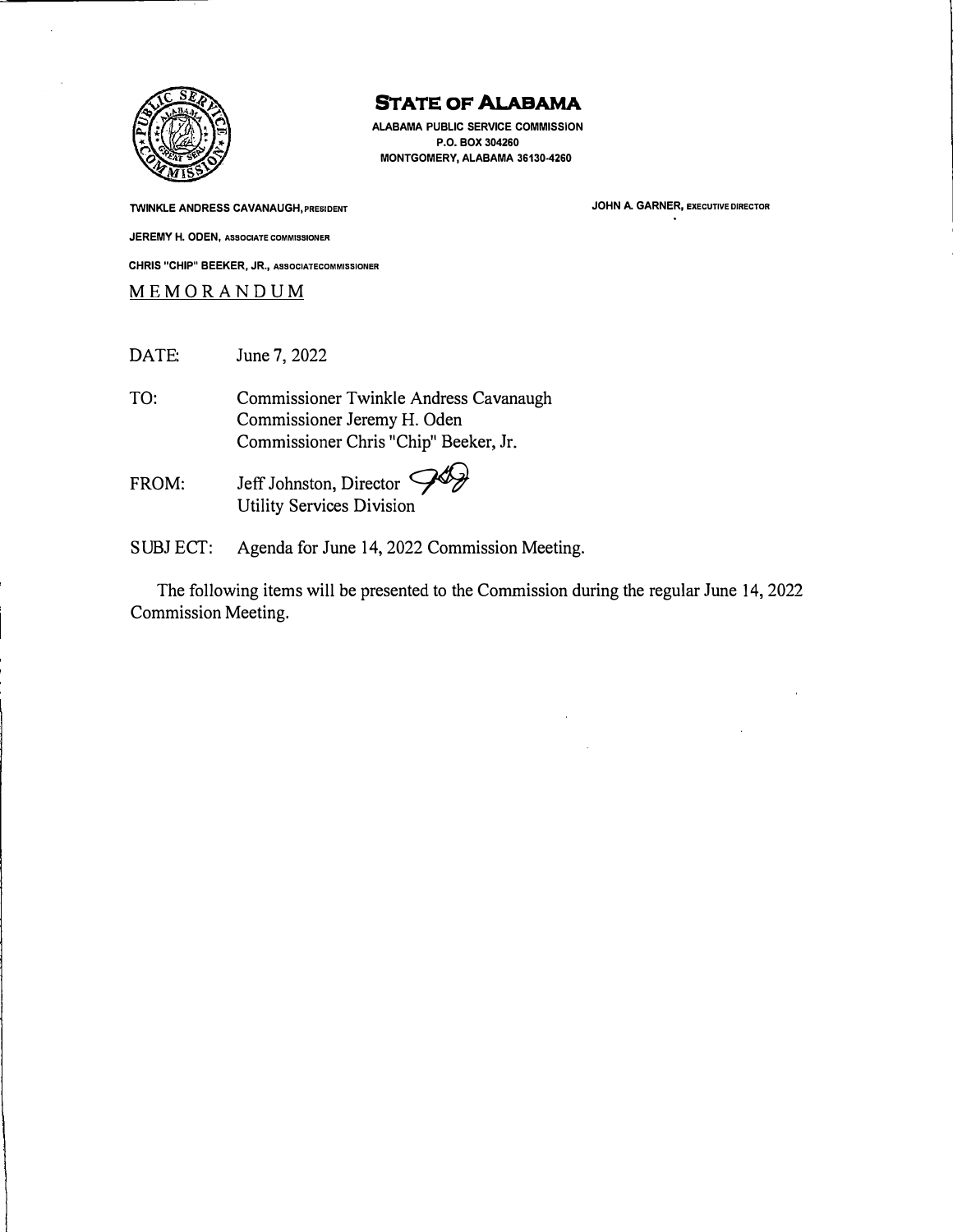# CONSUMER SERVICES REPORT·

 $\delta$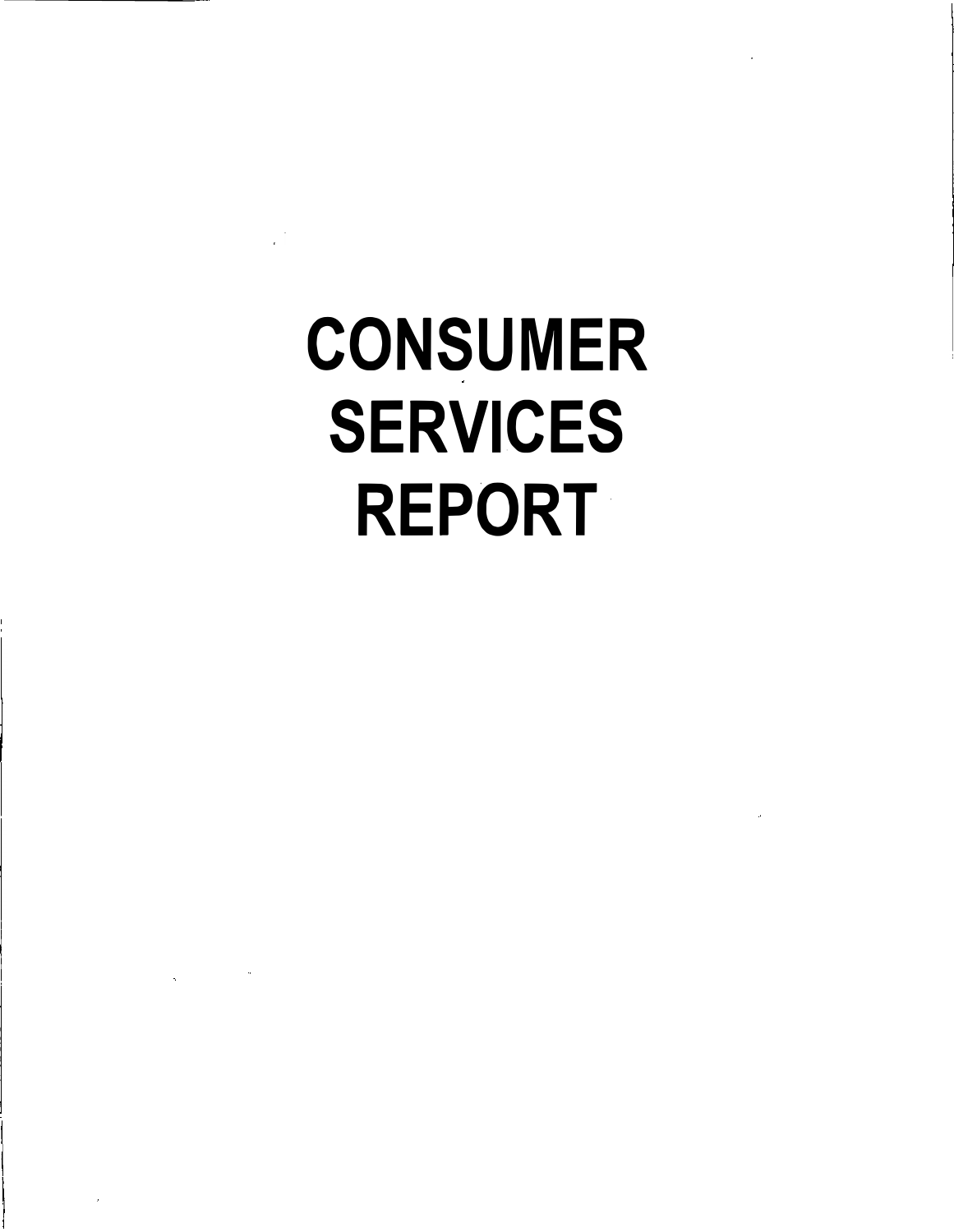# CONSUMER SERVICES ELECTRIC & GAS INQUIRIES

# May

# 4/22/2022 - 5/24/2022

| Company                   | Service<br>Category | <b>Total</b><br><b>Inquiries</b> | Service<br>Outage<br>Interruption | Service<br>Quality                          | Service<br>Connection | Service<br><b>Disconnected</b> | <b>Billing</b><br><b>Issues</b> | Payment<br><b>Issues</b> | Request<br>Info Only |
|---------------------------|---------------------|----------------------------------|-----------------------------------|---------------------------------------------|-----------------------|--------------------------------|---------------------------------|--------------------------|----------------------|
| Alabama Power Residential |                     | 8                                |                                   |                                             |                       |                                | 4                               |                          |                      |
|                           | Business            |                                  |                                   |                                             |                       |                                |                                 |                          |                      |
|                           |                     |                                  |                                   |                                             |                       |                                |                                 |                          | $\rightarrow$        |
| Spire Alabama             | <b>Residential</b>  | 2                                |                                   |                                             |                       |                                | າ                               |                          |                      |
|                           | <b>Business</b>     |                                  |                                   |                                             |                       |                                |                                 |                          |                      |
| 光光                        |                     |                                  |                                   | $\sim \lambda_{\rm m} \sim \lambda_{\rm m}$ | $\omega = 800\,\mu m$ |                                |                                 | is.                      |                      |
| <b>Spire Gulf</b>         | Residential         |                                  |                                   |                                             |                       |                                |                                 |                          |                      |
|                           | <b>Business</b>     |                                  |                                   |                                             |                       |                                |                                 |                          |                      |
| <b>TOTAL</b>              | Residential         | 11                               |                                   | 1                                           |                       | $\mathbf{2}$                   | 6                               |                          |                      |
|                           | Business            |                                  |                                   |                                             |                       |                                |                                 |                          |                      |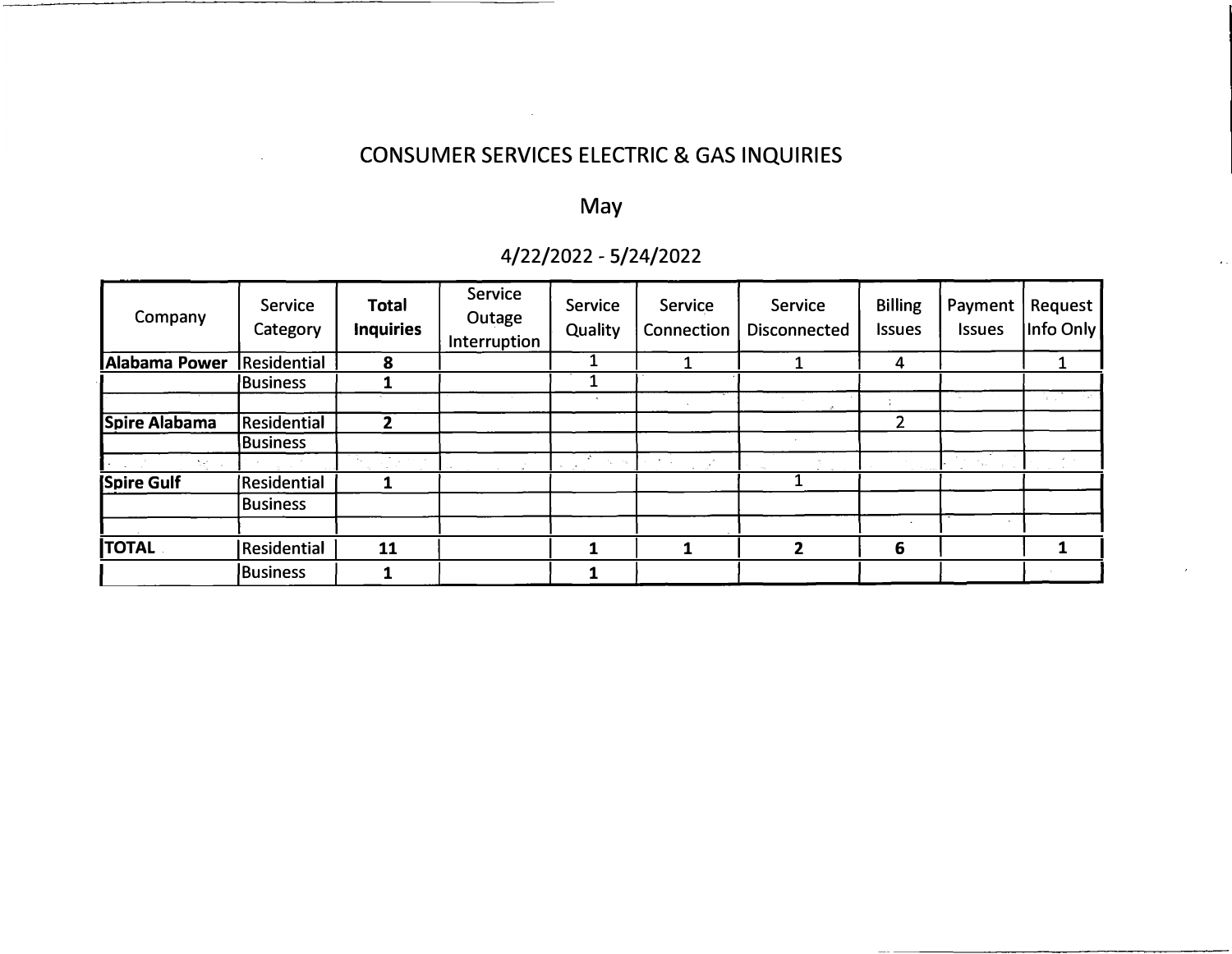$\lambda$  .

| <b>Company</b>                                                    | <b>Service Category</b> | <b>Total</b><br><b>Inquiries</b>     | <b>Service</b><br>Outage | <b>Service</b><br><b>Quality</b>                                                      | <b>Service</b><br><b>Connection</b>                             | <b>Service</b><br>tion                                        | Disconnec Billing Issues   | <b>Payment</b><br><b>Issues</b>                                          | <b>Lifeline</b>                                                                                    | <b>Request Info</b><br>Only               |
|-------------------------------------------------------------------|-------------------------|--------------------------------------|--------------------------|---------------------------------------------------------------------------------------|-----------------------------------------------------------------|---------------------------------------------------------------|----------------------------|--------------------------------------------------------------------------|----------------------------------------------------------------------------------------------------|-------------------------------------------|
| <b>ILEC</b>                                                       | Residential             |                                      |                          |                                                                                       |                                                                 |                                                               |                            |                                                                          |                                                                                                    |                                           |
|                                                                   | <b>Business</b>         |                                      |                          |                                                                                       |                                                                 |                                                               |                            |                                                                          |                                                                                                    |                                           |
|                                                                   |                         |                                      |                          |                                                                                       | $\sim$                                                          |                                                               |                            | $\sim$                                                                   |                                                                                                    |                                           |
| <b>CLEC</b>                                                       | Residential             |                                      |                          |                                                                                       |                                                                 |                                                               |                            |                                                                          |                                                                                                    |                                           |
|                                                                   | <b>Business</b>         |                                      |                          |                                                                                       |                                                                 |                                                               |                            |                                                                          |                                                                                                    |                                           |
| The Machine Card                                                  | I (Missier              | $\frac{1}{\sqrt{2}}$<br><b>Sales</b> | al Carlott               | $\mathbf{C}_{\mathcal{A},\mathcal{A}}$ , $\overline{\mathcal{A}}$ , and<br><b>COL</b> | $\mathcal{L}_{\mathcal{P}}\left(\mathbb{Z}^n\right)$<br>العرائد | $\frac{1}{2}$ , $\frac{1}{2}$ , $\frac{1}{2}$ , $\frac{1}{2}$ | $-4 - 1$<br>$\sim 10^{-1}$ | $\gamma \propto \frac{8}{3} \approx 4 \frac{1}{3} \frac{8}{3} \approx 7$ | $\mathcal{D}_{\mathcal{F}_\text{c},\mathcal{F}_\text{m}}$ , $\mathcal{F}^{\mathbf{k},\mathcal{F}}$ | $\omega = \frac{1}{2} \omega^2 + \mu^2$ . |
| <b>TOLL</b>                                                       | Residential             |                                      |                          |                                                                                       |                                                                 |                                                               |                            |                                                                          |                                                                                                    |                                           |
|                                                                   | Business                |                                      |                          |                                                                                       |                                                                 |                                                               |                            |                                                                          |                                                                                                    |                                           |
|                                                                   |                         |                                      |                          |                                                                                       |                                                                 |                                                               |                            |                                                                          |                                                                                                    |                                           |
| <b>OTHER</b>                                                      | Residential             |                                      |                          |                                                                                       |                                                                 |                                                               |                            |                                                                          |                                                                                                    |                                           |
|                                                                   | <b>Business</b>         |                                      |                          |                                                                                       |                                                                 |                                                               |                            |                                                                          |                                                                                                    |                                           |
|                                                                   | $\mathbf{v}$            |                                      |                          |                                                                                       | $\mathbf{A}=\mathbf{A}$                                         |                                                               |                            |                                                                          | George S                                                                                           | $\mathbf{A}_{\mathbf{r}}$ .               |
| <b>Total Under PSC</b><br><b>Complaint</b><br><b>Jurisdiction</b> |                         | 1                                    | 1                        |                                                                                       |                                                                 |                                                               |                            |                                                                          |                                                                                                    |                                           |

# **BASIC SERVICE ONLY**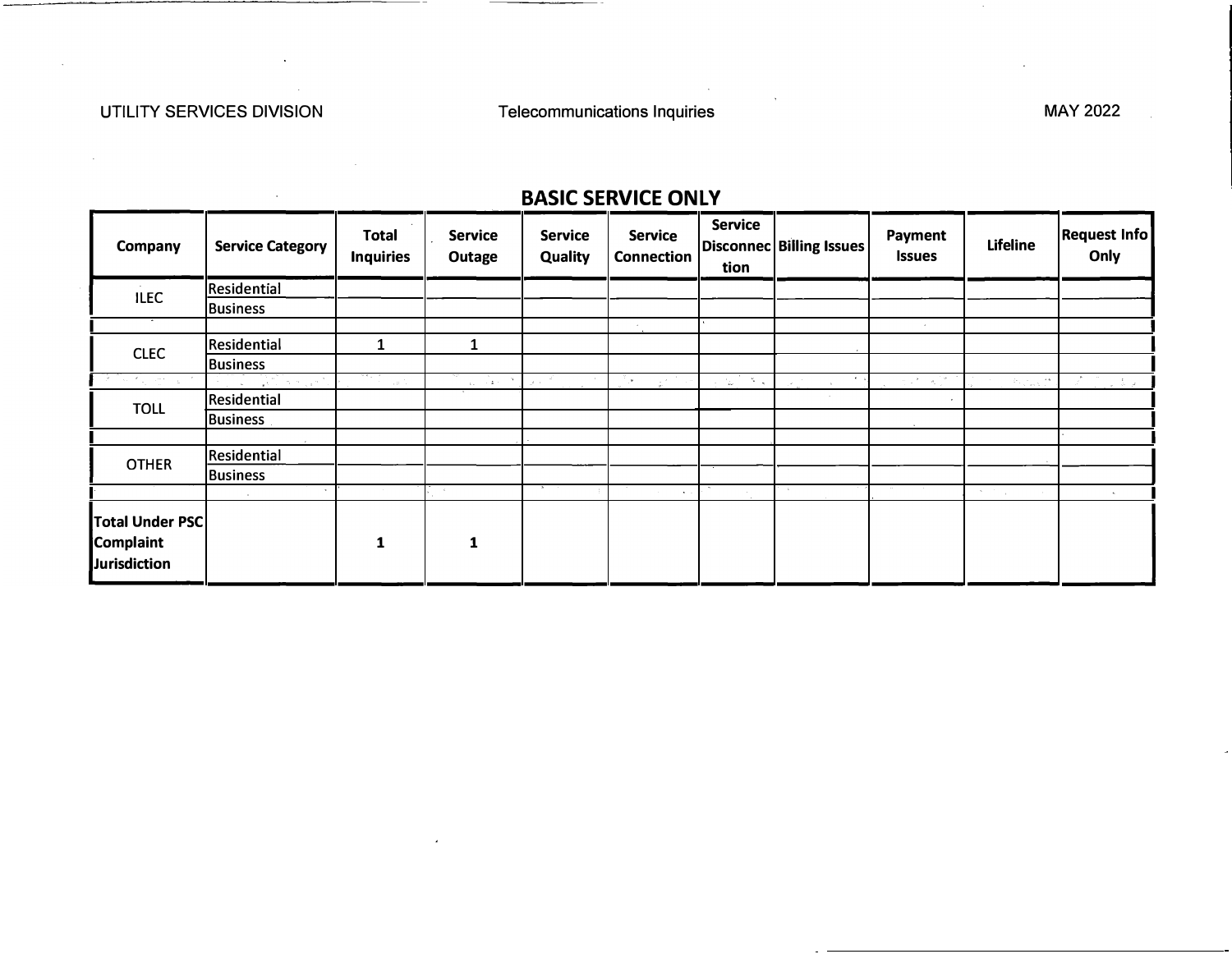$-$ 

| <b>Service</b><br><b>Category</b>       | <b>Inquiries</b><br>Total | Toll<br><b>Service</b> | <b>Internet</b><br><b>Service</b> | <b>Slamming</b><br><b>Cramming</b> | <b>Wireless</b><br><b>Issues</b> | <b>Number</b><br><b>Porting</b><br><b>Issues</b> | <b>Video</b><br><b>CATV</b> | Inmate<br><b>Calling</b><br><b>Service</b> | <b>Request Info</b><br>Only |
|-----------------------------------------|---------------------------|------------------------|-----------------------------------|------------------------------------|----------------------------------|--------------------------------------------------|-----------------------------|--------------------------------------------|-----------------------------|
| Residential                             | 3                         |                        | 1                                 |                                    |                                  |                                                  |                             |                                            |                             |
| <b>Business</b>                         |                           |                        |                                   |                                    |                                  |                                                  |                             |                                            |                             |
| Total                                   | 4                         |                        |                                   |                                    |                                  |                                                  |                             |                                            |                             |
| Not Under PSC<br>Jurisdiction           |                           |                        | 1                                 |                                    |                                  |                                                  | 1                           |                                            |                             |
| <b>Under PSC</b><br><b>Jurisdiction</b> |                           |                        |                                   |                                    |                                  |                                                  |                             |                                            |                             |

# **OTHER RETAIL SERVICES/ISSUES**

| Other Retail Services/Issues Under PSC Jurisdiction (Above)    |  |
|----------------------------------------------------------------|--|
| Basic Service Inquiries Under PSC Jurisdiction (Previous Page) |  |
| Total Telecom Inquiries Under PSC Jurisdiction (Non-referrals) |  |
| Inquiries Not Subject to PSC Jurisdiction                      |  |

| Residential<br>12<br>Under PSC<br><b>Business</b><br>Complaint<br>0             |
|---------------------------------------------------------------------------------|
|                                                                                 |
| Jurisdiction   Under PSC  <br>Jurisdiction<br>(Referrals)<br><b>TOTAL</b><br>12 |

|                                                      | <b>TOTAL TELECOM INQUIRIES</b>                            |                                                                              |                   |  |  |  |  |  |  |
|------------------------------------------------------|-----------------------------------------------------------|------------------------------------------------------------------------------|-------------------|--|--|--|--|--|--|
| <b>Under PSC</b><br>Complaint<br><b>Jurisdiction</b> | Waived<br>Complaint<br><b>Jurisdiction</b><br>(Referrals) | <b>Received</b><br><b>But Not</b><br><b>Under PSC</b><br><b>Jurisdiction</b> | Total<br>Received |  |  |  |  |  |  |
|                                                      | 17                                                        |                                                                              | 17                |  |  |  |  |  |  |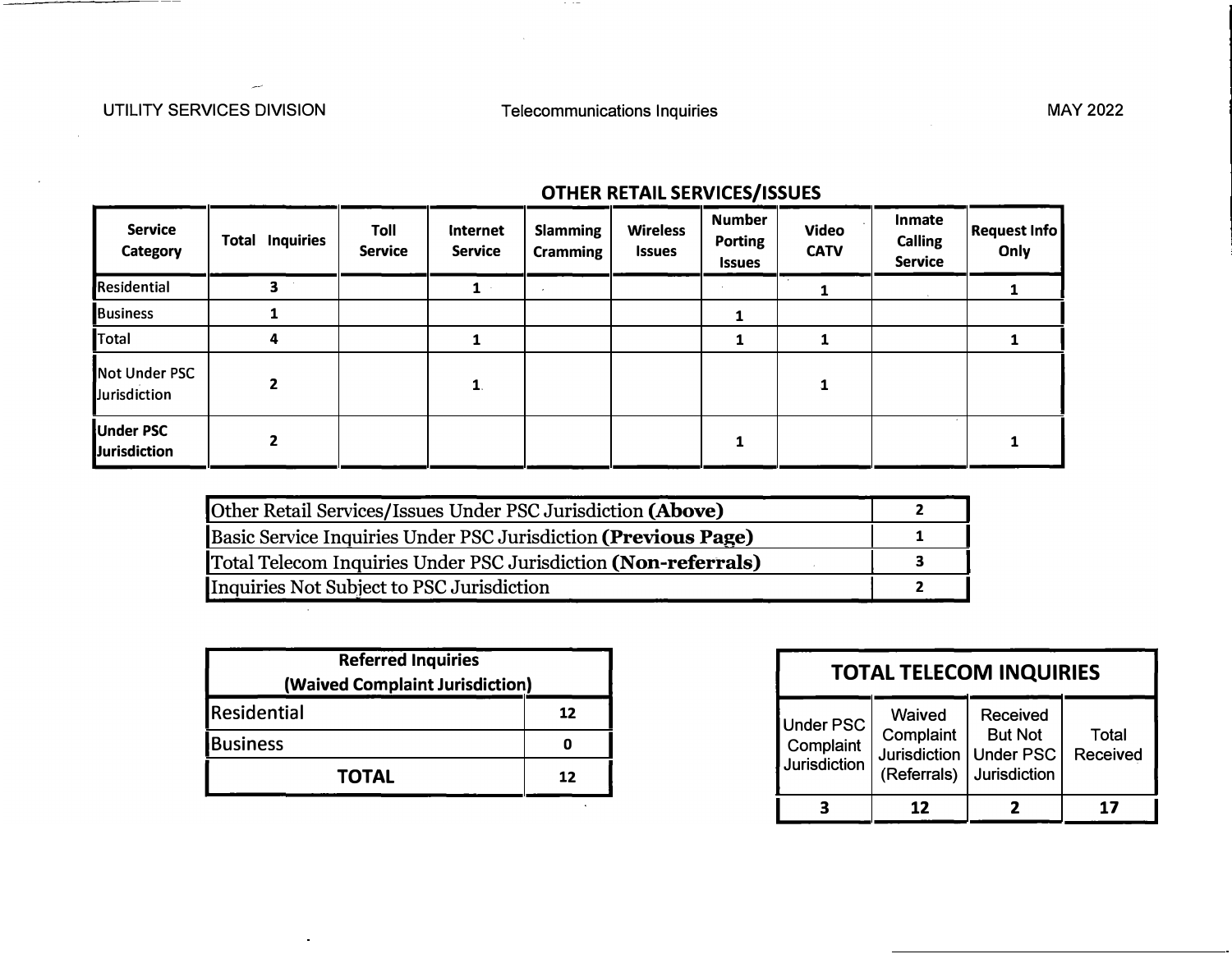#### **Gas Agenda**

#### **NATURAL GAS**

Docket 18046 and SPIRE ALABAMA INC. -- Division Report on Rate RSE as of April 30,<br>18328 2022 18328

> At point-of-test April 30, 2022, the projected RSE return on average common equity for the rate year ending September 30, 2022, was 9.53 percent, which was below the authorized range and results in no adjustment to rates. The authorized return on average common equity is 10.15 to 10.65 percent.

Docket 28101 SPIRE GULF INC. -- Division Report on Rate RSE as of April 30, 2022

At point-of-test April 30, 2022, the projected RSE return on average common equity for the rate year ending September 30, 2022, was 8. 79 percent, which was below the authorized range and results in no adjustment to rates. The authorized return on average common equity is 9.70 to 10.30 percent.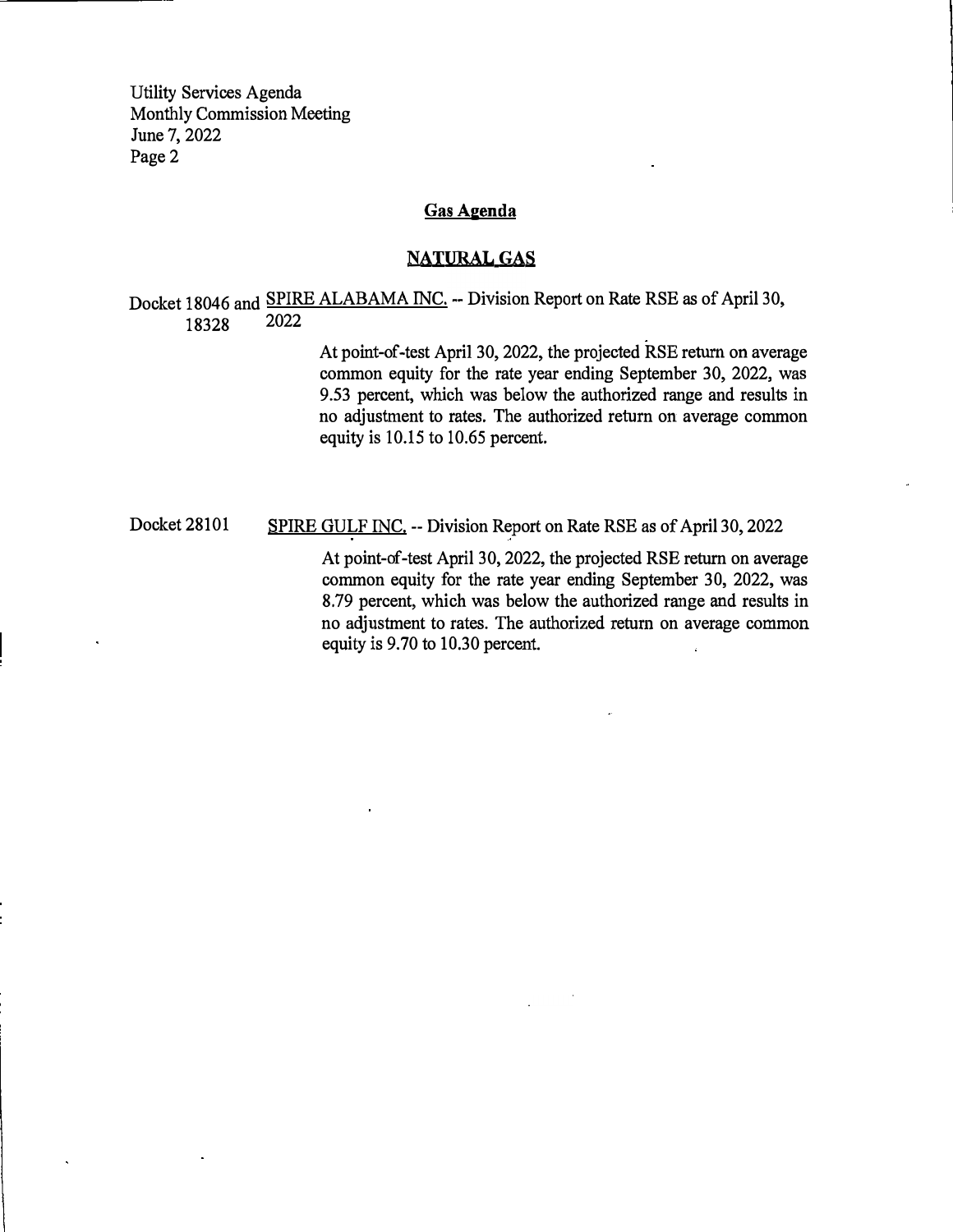#### **Telecommunication Agenda**

#### **INTERCONNECTION AGREEMENT (S)**

Docket U-5422 BELLSOUTH TELECOMMUNICATIONS, LLC d/b/a AT&T ALABAMA or AT&T SOUTHEAST and TELIAX, INC. -- Approval of an Interconnection Agreement between BellSouth Telecommunications, Inc. d/b/a AT&T Alabama or AT&T Southeast and Teliax, Incpursuant to Sections 251 and 252 of the Telecommunications Act of 1996. Recommend Approval.

Docket U-5423 COMMUNICATIONS VENTURE CORPORATION d/b/a INDIGITAL and WINDSTREAM ALABAMA, LLC -- Approval of an Interconnection Agreement between Windstream Alabama, LLC and Communications Venture Corporation d/b/a INdigital pursuant to Sections 251 and 252 of the Telecommunications Act of 1996.

Recommend Approval.

Docket U-5424 BELLSOUTH TELECOMMUNICATIONS, LLC d/b/a AT&T ALABAMA or AT&T SOUTHEAST and FRONTIER COMMUNICATIONS OF THE SOUTH, LLC -- Approval of an Interconnection Agreement between BellSouth Telecommunications, Inc. d/b/a AT&T Alabama or AT&T Southeast and Frontier Communications of the South, LLC pursuant to Sections 251 and 252 of the Telecommunications Act of 1996.

Recommend Approval.

#### **AMENDED INTERCONNECTION AGREEMENT (S)**

Docket U-3943 BELLSOUTH TELECOMMUNICATIONS, LLC d/b/a AT&T ALABAMA or AT&T SOUTHEAST and LEVEL 3 COMMUNICATIONS, LLC -- Approval of an Amendment to the Interconnection Agreement between BellSouth Telecommunications, Inc. d/b/a A T&T Alabama or AT&T Southeast and LeveB Telecom of Alabama, LLC pursuant to Sections 251 and 252 of the Telecommunications Act of 1996. Recommend Approval.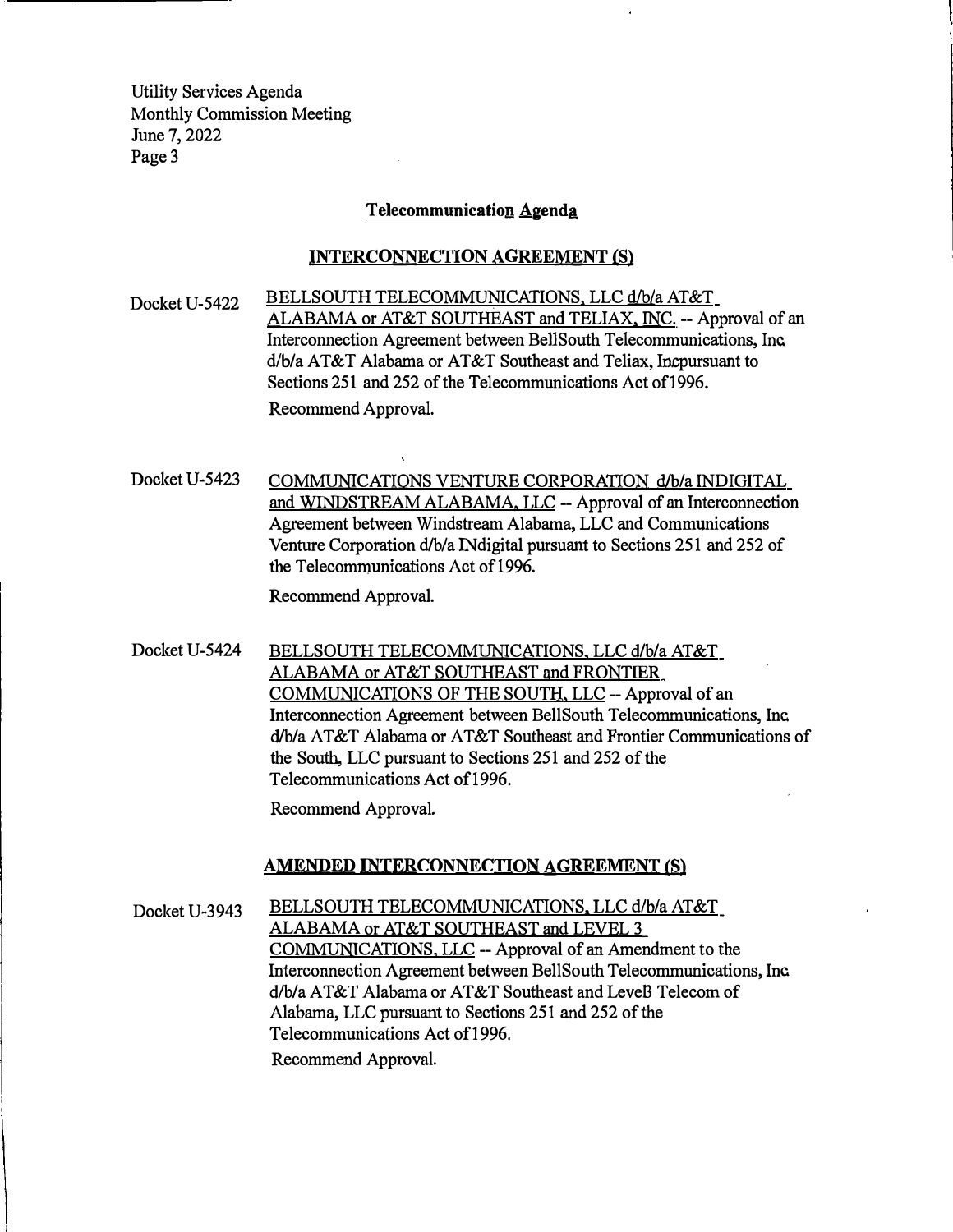Docket U-4450 BELLSOUTH TELECOMMUNICATIONS, LLC d/b/a AT&T ALABAMA or AT&T SOUTHEAST. and CENTURYLINK COMMUNICATIONS. LLC d/b/a CENTURYLINK and CENTURYLINK COMMUNICATIONS. LLC d/b/a LUMEN, D/B/A LUMEN TECHNOLOGIES. D/B/A LUMEN TECHNOLOGIES GROUP - Approval of an Amendment to the Interconnection Agreement between BellSouth Telecommunications, Inc. d/b/a AT&T Alabama or AT&T Southeast and CenturyLink Communications, LLC pursuant to Sections 251 and 252 of the Telecommunications Act of1996.

Recommend Approval

- Docket U-4585 ACN COMMUNICATION SERVICES, LLC and BELLSOUTH TELECOMMUNICATIONS. LLC d/b/a AT&T ALABAMA or AT&T SOUTHEAST -- Approval of an Amendment to the Interconnection Agreement between BellSouth Telecommunications, Inc. d/b/a AT&T Alabama or AT&T Southeast and ACN Communication Services, LLC pursuant to Sections 251 and 252 of the Telecommunications Act of 1996. Recommend Approval.
- Docket U-4865 BELLSOUTH TELECOMMUNICATIONS, LLC d/b/a AT&T ALABAMA or AT&T SOUTHEAST and LEVEL 3 TELECOM OF ALABAMA. LLC -- Approval of an Amendment to the Interconnection Agreement between BellSouth Telecommunications, Inc. d/b/a AT&T Alabama or AT&T Southeast and Level3 Telecom of Alabama, LLC pursuant to Sections 251 and 252 of the Telecommunications Act of 1996. Recommend Approval.

#### **PETITION (S)**

Docket 13514 FARMERS TELECOMMUNICATIONS COOPERATIVE, INC. --Approval of a Petition to amend the existing Certificate of Public Convenience and Necessity authorizing extension of service to an area that has never been included in the incumbent local exchange service of any other carrier authorized by the Commission. This will provide enhanced service to existing and future residents in the area. No consumers will be negatively affected.

Recommend Approval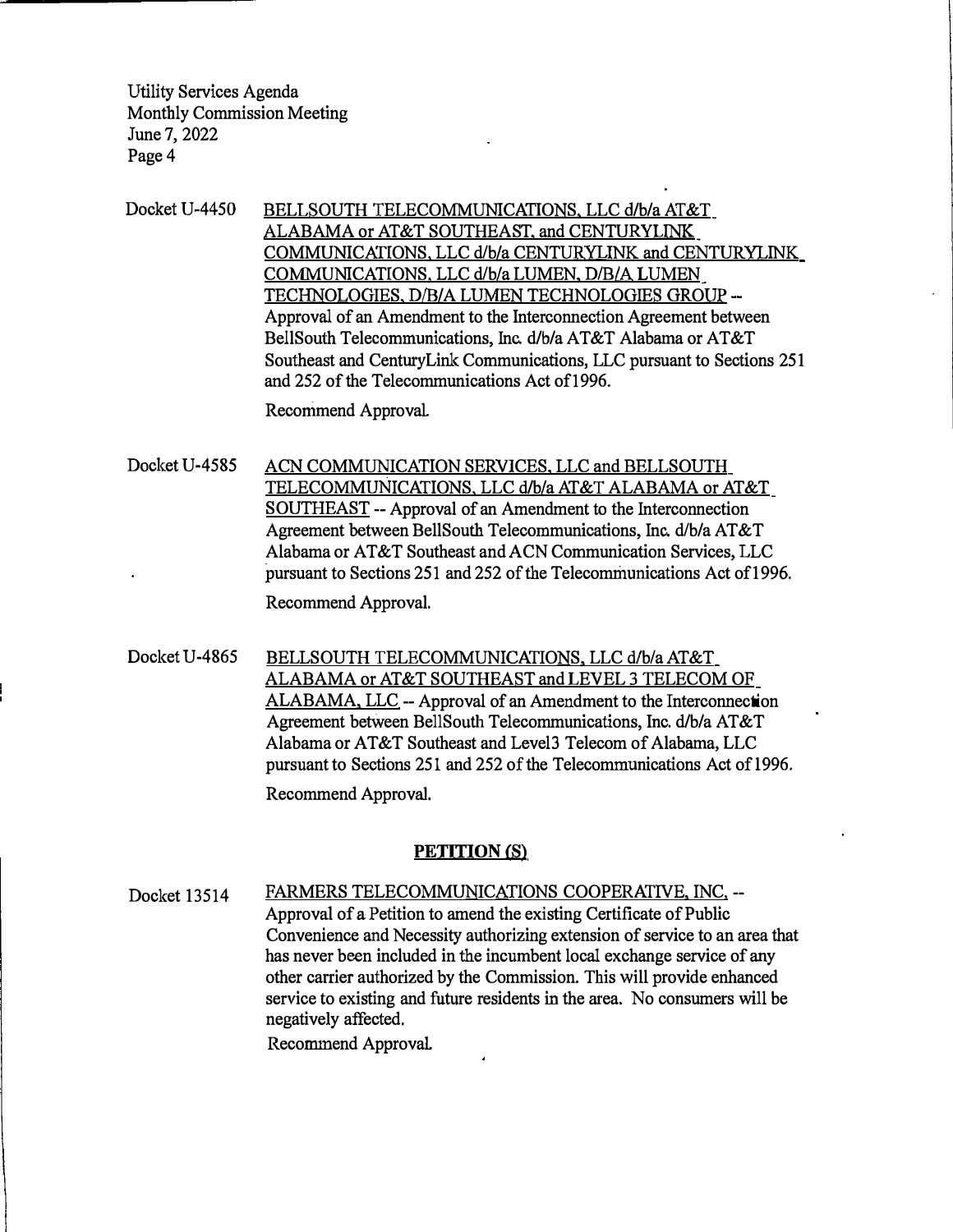#### **SUMMARY OF OTHER FILING (S)**

D-7724 NATIONAL TELEPHONE OF ALABAMA, INC. -- Increases the rate for residential Basic Local Exchange Service by 17.3 percent, as authorized in the Communications Reform Act. Under the Communications Reform Act, local exchange carriers may increase the rate for basic exchange telephone service up to the annual percentage. change in the Consumer Price Index (CPI) and may make a cumulative increase for years not adjusted. The company's last CPI increase was in 2018. The CPI increase for 2019 was 6.9 percent; 2020 was 4.6 percent; and 2021 was 5.8 percent. Filed May 5, 2022, with a requested effective date of July 1, 2022.

r·

- D-7725 ROANOKE TELEPHONE COMPANY d/b/a TEC -- Increases the rate for residential Basic Local Exchange Service by 17 .3 percent, as authorized in the Communications Reform Act Under the Communications Reform Act, local exchange carriers may increase the rate for basic exchange telephone service up to the annual percentage change in the Consumer Price Index (CPI) and may make a cumulative increase for years not adjusted. The company's last CPI increase was in 2018. The CPI increase for 2019 was 6.9 percent; 2020 was 4.6 percent; and 2021 was 5.8 percent. Filed May 5, 2022, with a requested effective date of July 1, 2022.
- D-7726 NATIONAL TELEPHONE COMPANY OF ALABAMA, INC., d/b/a CHEROKEE TELEPHONE COMPANY -- Revises language in the General Subscriber Services Tariff to reflect changes in how telephone directories will be published and accessed by the public. Filed May 10, 2022 with a requested effective date of July 1, 2022.
- D-7727 ROANOKE TELEPHONE COMPANY  $d/b/a$  TEC -- Revises language in the General Subscriber Services Tariff to reflect changes in how telephone directories will be published and accessed by the public. Filed May 10, 2022 with a requested effective date of July 1, 2022.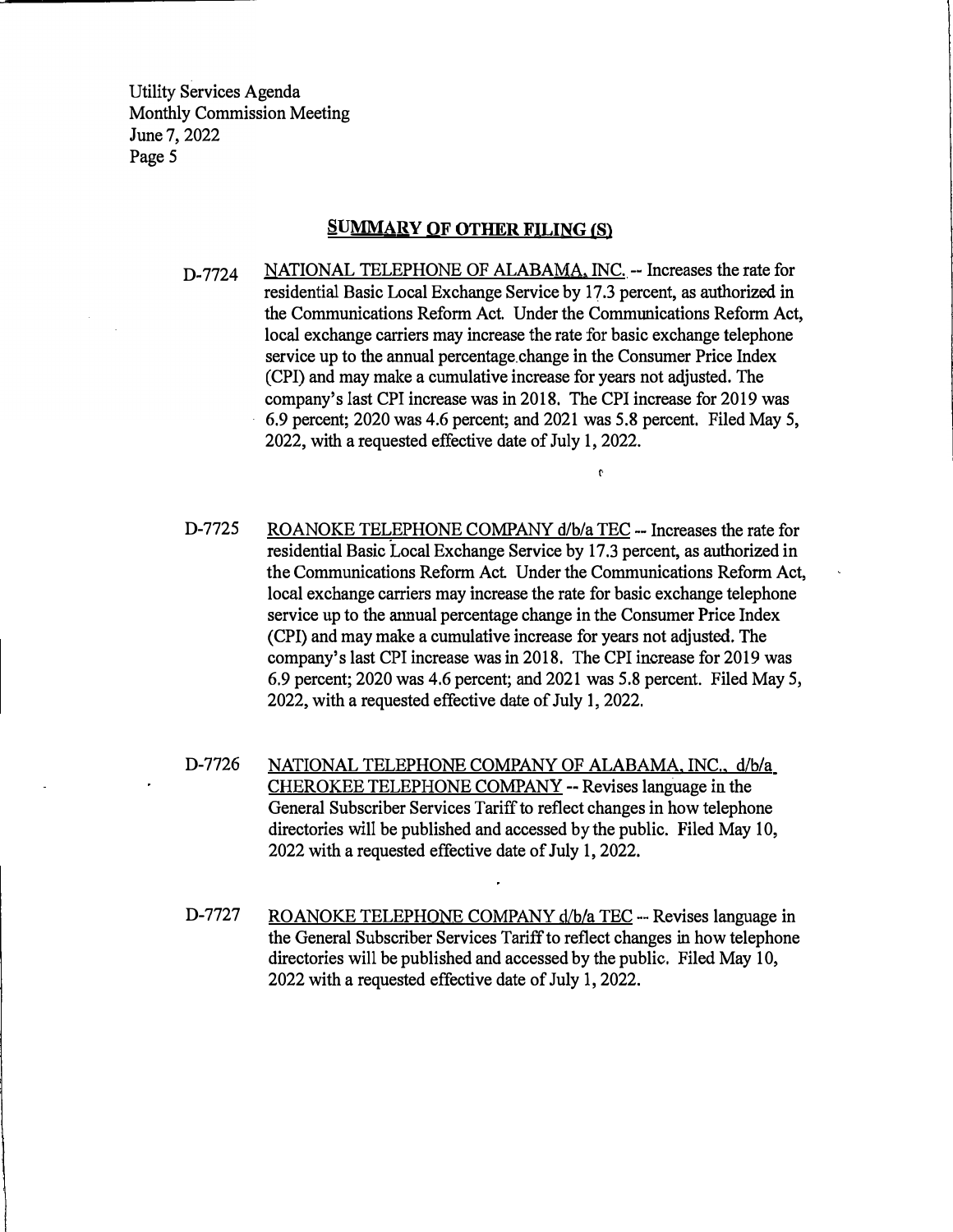

PUBLIC SERVICE COMMISSION P.O. BOX 304260 MONTGOMERY, ALABAMA 36130

TWINKLE ANDRESS CAVANAUGH, PRESIDENT JEREMY H. ODEN, ASSOCIATE COMMISSIONER CHRIS "CHIP" BEEKER, JR., ASSOCIATE COMMISSIONER

#### *MEMORANDUM*

**DATE: June 7, 2022** 

**TO: President Twinkle Andress Cavanaugh Commissioner Jeremy H. Oden Commissioner Chris "Chip" Beeker, Jr.** 

## **FROM:** Wallace R. Jones, Director  $W \mathbb{R}$ **Gas Pipeline Safety Division**

#### **SUBJECT: Agenda for June 14, 2022, Commission Meeting**

This memorandum reflects activities of the Gas Pipeline Safety (GPS) Division that will be presented at the June 14, 2022, Commission Meeting.

 $\triangleright$  GPS performed the following inspections during the month of April 2022:

| Standard<br>Inspection | Construction | <b>IMP/DIMP</b> | Operator<br><b>Dualification</b> | Incident | Damage<br>Prevention | Section<br>114 | Control<br>Room | Follow-<br>Up | Total<br>Inspections |
|------------------------|--------------|-----------------|----------------------------------|----------|----------------------|----------------|-----------------|---------------|----------------------|
|                        |              | -               |                                  |          |                      |                |                 |               | 46                   |

From the forty-six (46) inspections shown above, three (3) enforcement letters of notification were issued, noting four (4) non-compliance issues. One (1) non-compliance item was corrected during the month of April.

#### **Incidents/ Accidents**

Three (3) state-reportable incidents were reported during the month of April:

- $\triangleright$  4/16/2022 Spire Alabama (Moody) Lightning struck a tree and followed roots to plastic service line; burned two 5/8" plastic service lines
- $\geq 4/18/2022 Spire Alabama(Birmingham) Leak on 2\frac{1}{4}$  cast iron main; resulted in outage to 26 residential customers
- $\geq$  4/18/2022 Spire Alabama (Tuskegee) Lightning strike resulted in burn hole in 2" plastic main; leak ignited and burned approximately 2 hours

 $4/13/2022$  – Williams (Transco) (interstate) – Investigators responded to an explosion on Williams' pipeline in Sweet Water, AL; after responding, it was determined to be a nonjurisdictional pipeline for Alabama and PHMSA took over the investigation.

JOHN A. GARNER, EXECUTIVE DIRECTOR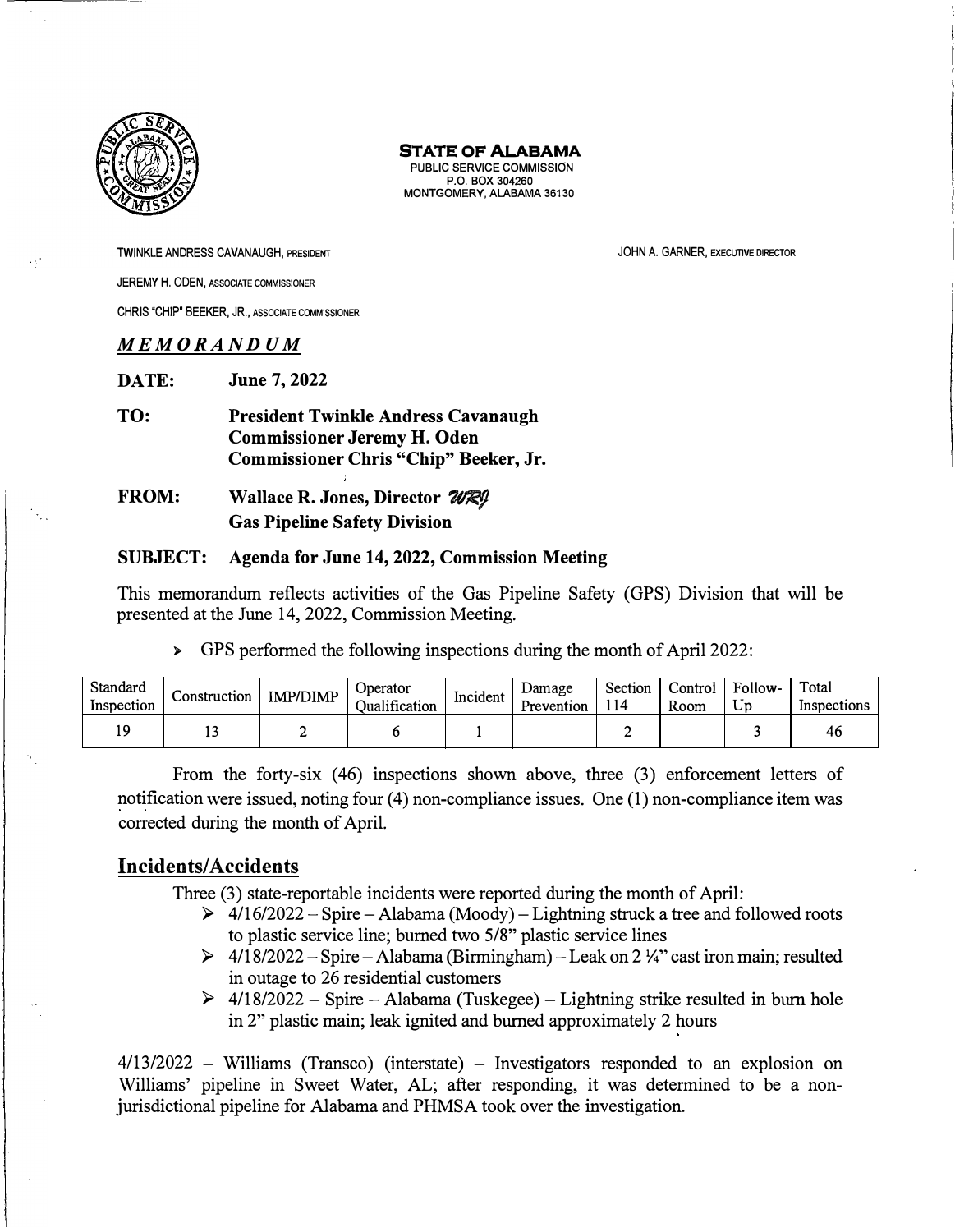#### **Training**

Two (2) operator/contractor training sessions on Polyethylene (PE) plastic fusion were conducted during the month of April:

- $\geq 4/13/2022$  Cullman-Jefferson Gas & Contractors
- $\geq 4/19/2022 -$  Leak City (Athens)

29 Personnel Qualified 23 Personnel Qualified

#### **Miscellaneous**

Mr. Wallace Jones, Gas Pipeline Safety (GPS) Division Director, Mr. Greg Meadows, Mr. Daniel Trapp and Mr. Jonathan Kimbril, Pipeline Safety Investigations Supervisors attended the 2022 National Association of Pipeline Safety Representatives (NAPSR) Southern Region Conference in Lexington, Kentucky on April  $11 - 15$ , 2022. Representatives from all the Southern Region states (North Carolina, South Carolina, Florida, Alabama, Mississippi, Tennessee, Georgia and Kentucky) and Puerto Rico were in attendance to discuss updates to the Federal regulations. Several new statutes and laws have come out in recent months, and this led to some very informative topics. The Pipeline and Hazardous Materials Safety Administration (PHMSA) has several speakers on hand to answer questions.

The annual audit by PHMSA of the GPS hazardous liquid program was scheduled for the week of April 25<sup>th</sup>, but due to illness the PHMSA representative was unable to travel. Since the intended operator had personnel coming in from out-of-state, Mr. David Appelbaum, State Evaluator, chose to conduct a virtual inspection with Mr. Kimbril and his crew at Plains Pipeline in the Mobile area. The virtual inspection worked very well, and Mr. Appelbaum was able to complete that segment of his audit. The final segments will be conducted in the GPS offices during the week of May  $9<sup>th</sup>$ .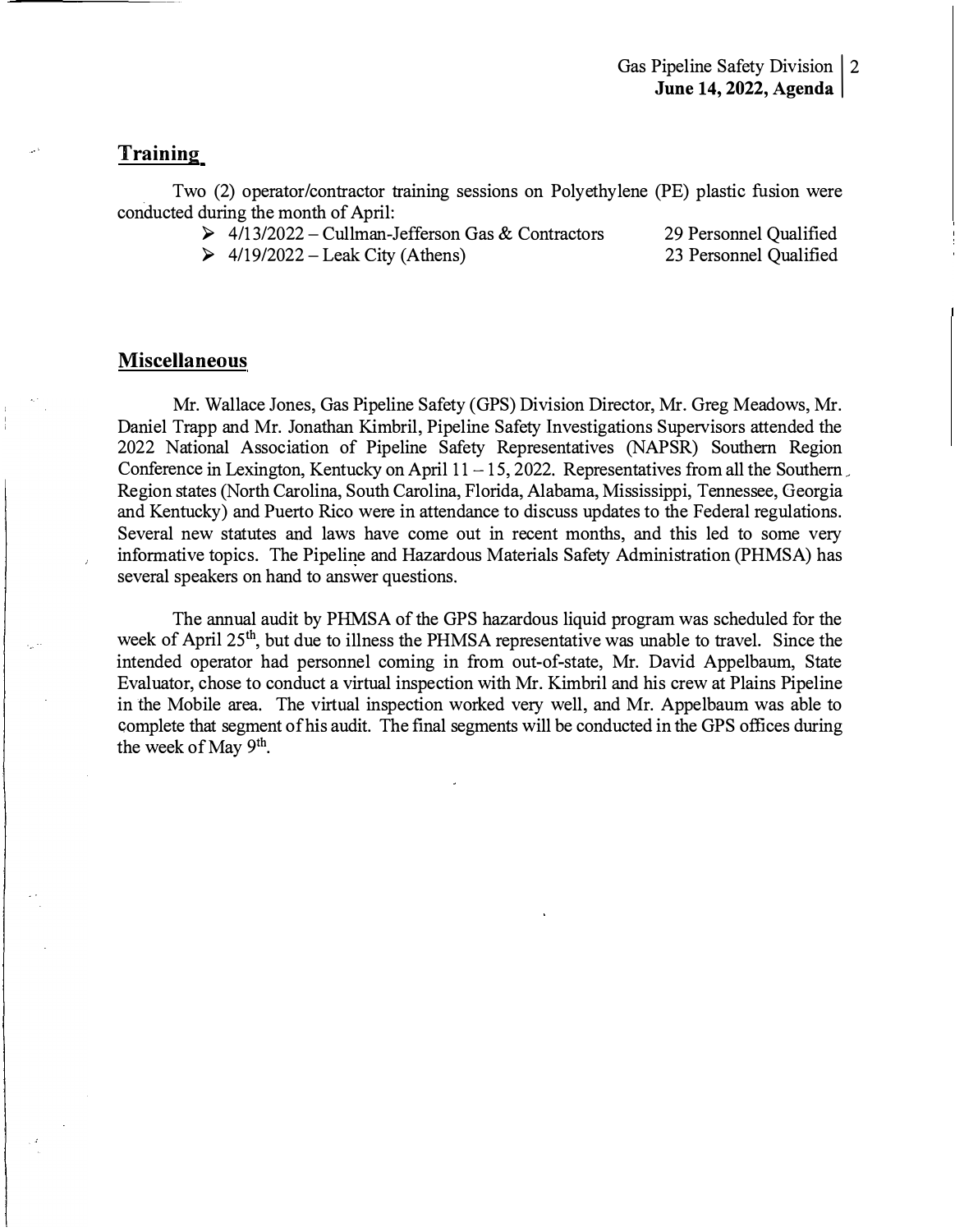

ALABAMA PUBLIC SERVICE COMMISSION P. 0. BOX 304260 MONTGOMERY, ALABAMA 36130-4260

TWINKLE ANDRESS CAVANAUGH, PRESIDENT JEREMY H. ODEN, ASSOCIATE COMMISSIONER CHRIS "CHIP" BEEKER, JR., ASSOCIATE COMMISSIONER JOHN A. GARNER, EXECUTIVE DIRECTOR

# *MEMORANDUM*

- **DATE: June 3, 2022**
- **TO: President Twinkle Andress Cavanaugh Commissioner Jeremy H. Oden Commissioner Chris "Chip" Beeker, Jr.**
- **FROM:** G. Scott Morris, Director *QS.M* **Utility Enforcement Division**

#### **SUBJECT: Agenda for the June 14, 2022 Commission Meeting**

This memorandum reflects the Utility Enforcement Division's (UED) report describing the major tasks, inspections and activities accomplished by its staff during the month of April 2022.

#### **RAILWAY SAFETY**

The track inspection results below reflect activity by our Railway Safety (RWS) Staff in the field.

| <b>Rail Carriers</b><br><b>Visited</b> | <b>Regular Track   Track Defects</b><br><b>Inspections</b> | <b>Identified</b> | <b>Violations</b><br>Recommended | <b>Inspected</b> | <b>Track Miles   Track Turnouts</b><br><b>Inspected</b> |
|----------------------------------------|------------------------------------------------------------|-------------------|----------------------------------|------------------|---------------------------------------------------------|
|                                        | າເ<br>ے کے                                                 | 1 Q               |                                  | 341              | 230                                                     |

The table below reflects track safety observations made in which no non-compliant conditions were identified. Seventeen roadway workers, bridge workers, and practices were observed.

| <b>Observations</b> | Railroad Bridge   Roadway Worker<br><b>Protection</b> | Roadway Maintenance   Bridge Worker<br><b>Machines</b> | <b>Safety</b> |
|---------------------|-------------------------------------------------------|--------------------------------------------------------|---------------|
|                     |                                                       |                                                        |               |

The data in the table shown below was collected from Motive Power  $\&$  Equipment (MP $\&$ E) inspections that were performed on locomotives, freight cars, tank cars, and other railroad equipment.

| <b>Rail Carriers</b> | Regular Eqpt.      | <b>Defects</b>    | <b>Violations</b>             | Number of |
|----------------------|--------------------|-------------------|-------------------------------|-----------|
| Visited              | <b>Inspections</b> | <b>Identified</b> | Recommended   Units Inspected |           |
|                      |                    | 7                 |                               | 479       |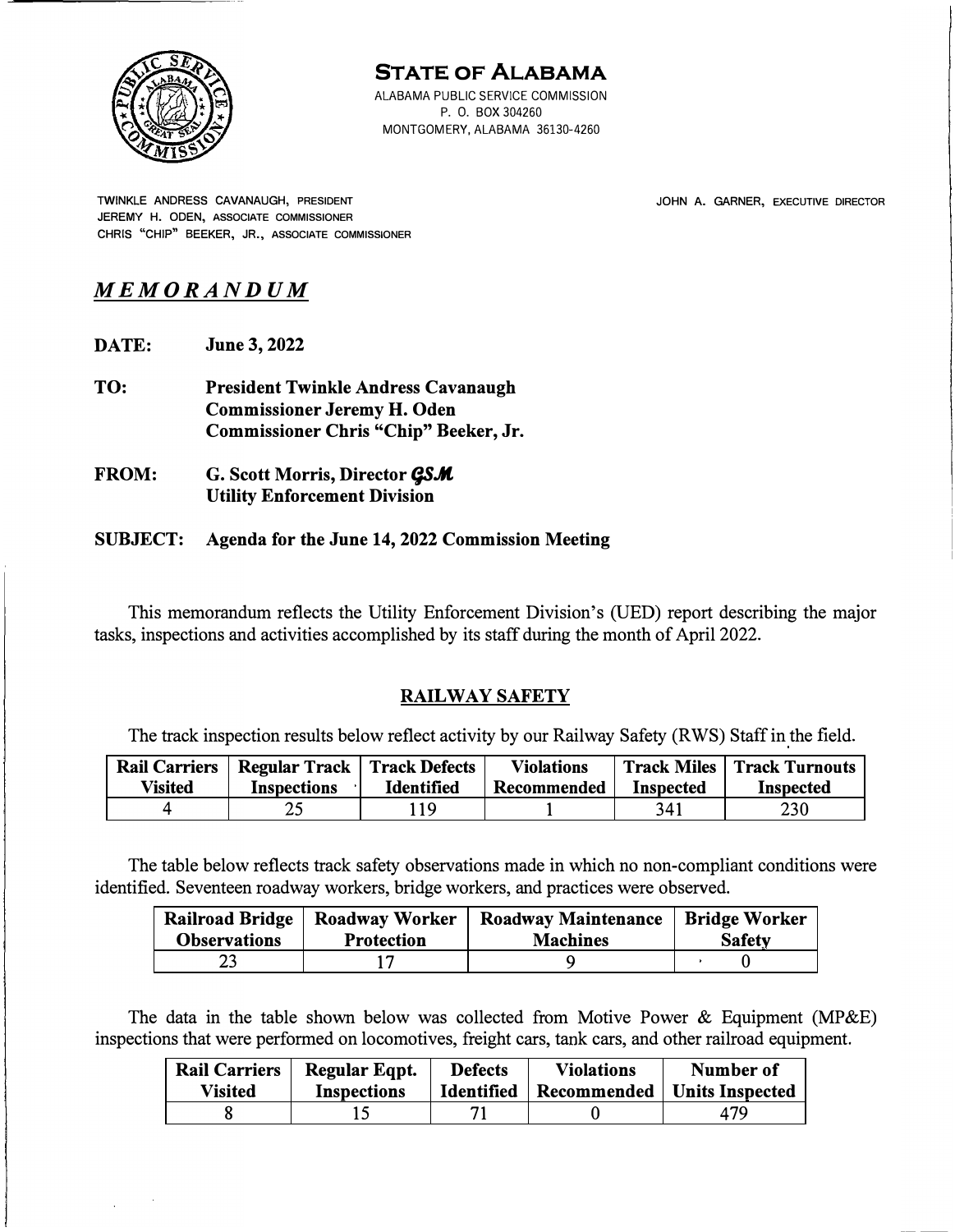The table below shows observations completed by the MP&E Inspector in which no non-compliant condition was identified.

| Air Brake    | <b>Blue Flag</b> | <b>End of Train</b> |
|--------------|------------------|---------------------|
| <b>Tests</b> | Protection       | <b>Devices</b>      |
|              |                  |                     |

There were three incidents reported by the National Response Center (NRC) in April:

- 1. An employee fatality (believed to be natural causes) was reported in Birmingham on **CSX**
- 2. A vehicle was struck at a crossing with no injuries in Anniston on **NS**
- 3. A vehicle was struck at a crossing with unknown injuries in Bessemer on **NS**

Track inspectors Mr. Heath Thompson and Mr. Chris Hester attended the FRA Track Symposium and completed their required FRA Recurrent Training in St. Louis, MO during the week of April 4th. The FRA initiated a system-wide focused inspection across all **NS** properties. Track inspectors completed their inspections during the weeks of April 18th and 25th. All the **NS** properties in Alabama were inspected by either state or federal inspectors during that time.

## **MOTOR CARRIER SERVICES**

The Motor Carrier Services (MCS) staff accomplished the following matters regarding state authority to operate as a motor carrier in Alabama with proof of insurance coverage:

| Vehicle<br>Registration | Intrastate<br><b>Applications</b> |          | <b>NOL Processed/   Under Legal</b><br><b>Closed Intra</b> | <b>Division</b> | <b>New</b><br><b>Authority</b>      |    | <b>Motor Carrier</b><br><b>Authority Inquiries</b> |    |
|-------------------------|-----------------------------------|----------|------------------------------------------------------------|-----------------|-------------------------------------|----|----------------------------------------------------|----|
| <b>Numbers</b>          | Processed                         | Returned | <b>Applications</b>                                        | <b>Review</b>   | Approved   Phone   E-mails   Others |    |                                                    |    |
|                         | 0                                 |          |                                                            |                 |                                     | 86 | 50                                                 | 30 |

MCS staff members handled the tasks shown below regarding insurance coverage, prepared correspondence that challenged incorrect filings and addressed related inquiries:

| Insurance                         | <b>Revocation</b><br>Orders | Reinstatement<br>Orders | <b>Miscellaneous</b><br>Actions | Letters<br>Sent | <b>Insurance Inquiries</b> |         |
|-----------------------------------|-----------------------------|-------------------------|---------------------------------|-----------------|----------------------------|---------|
| <b>Filings</b><br><b>Received</b> |                             |                         |                                 |                 | <b>Phone</b>               | E-mails |
| 247                               | 28                          | 1 ∠                     |                                 | 20              | 33                         | 232     |

The Section addressed the following Unified Carrier Registration (UCR) responsibilities:

| <b>UCR Applications</b> |                 | <b>UCR Mailouts</b> | <b>UCR Audit</b> | <b>UCR Inquiries</b> |        |
|-------------------------|-----------------|---------------------|------------------|----------------------|--------|
| Received                | <b>Returned</b> | for 2022            | Correspondence   | <b>Phone</b>         | E-mail |
|                         |                 | .83                 |                  | 69                   |        |

As of April 30, there were 9,498 Alabama carriers (78%) registered for 2022 UCR with 2,756 that remain unregistered. Our office received funds from the UCR Depository for March online payments processed through the National Registration System (NRS) that came from 594 carriers that were domiciled in Alabama and some that were in non-participating states.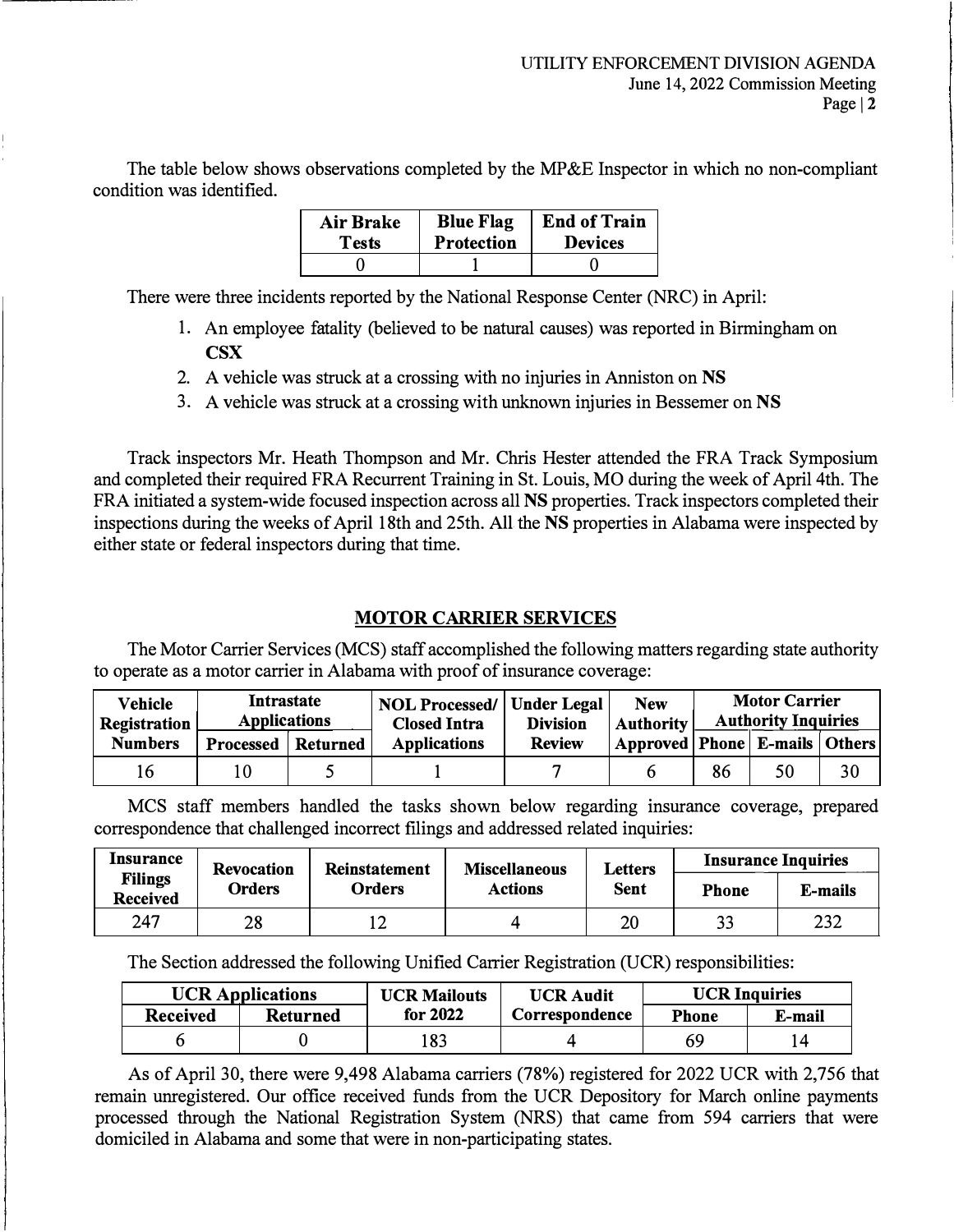The staff also assisted motor carriers in making necessary changes to their operating status with the Federal Motor Carrier Safety Administration (FMCSA). There were six MCS-150 forms processed indicating that three motor carriers' USDOT numbers were deactivated and three forms contained updates to carriers' USDOT number data.

MCS staff attended the UCR Board call and the UCR Board Audit Subcommittee call that were held in April.

The staff received 17 For Non-Profit (FNP) quarterly reports from FNP carriers for the first quarter of 2022.

There were 47 annual reports for 2021 received in April.

In April, there were two emergency fuel surcharge supplements granted for one month to **Armstrong Relocation Company, Huntsville, LLC (C3589) and Armstrong Transfer & Storage Co., Inc. d/b/a Armstrong Relocation (C618).** 

A few UED staff and legal division staff met with a representative from Alabama Law Enforcement Agency (ALEA) to discuss APSC transportation rules and regulations. ALEA is assisting with the rulemaking process for the Alabama Medical Cannabis Commission. Staff discussed what intrastate authority requirements are and how they would relate to transporters of medical cannabis in the state of Alabama.

#### **FIELD SERVICES**

The Field Services Section (PSS) staff inspected **Community Utilities** facilities used to provide wastewater treatment for five residents of The Preserve at Lake Mitchell. The system appeared in good condition with no discrepancies noted during the inspection.

Staff also inspected nine cluster systems providing wastewater treatment for Windemere Cove RV Resort residents located in Section, AL managed and maintained by **O'Brien Environmental.** The systems were in overall good condition with no major issues noted at the time of the inspection.

While on site at Windemere Cove, water facilities managed by **Lakeside Leisure LLC** providing potable water to the residents were also inspected. No discrepancies were noted during this inspection.

Staff visited **Central Water Works** just south of Flomaton to inspect facilities providing potable water to 175 Alabama residents. While the system took two major lightning strikes to a 6-inch main, both strikes causing major water loss, the system was repaired in record time and no visible defects were noted at the time of this inspection.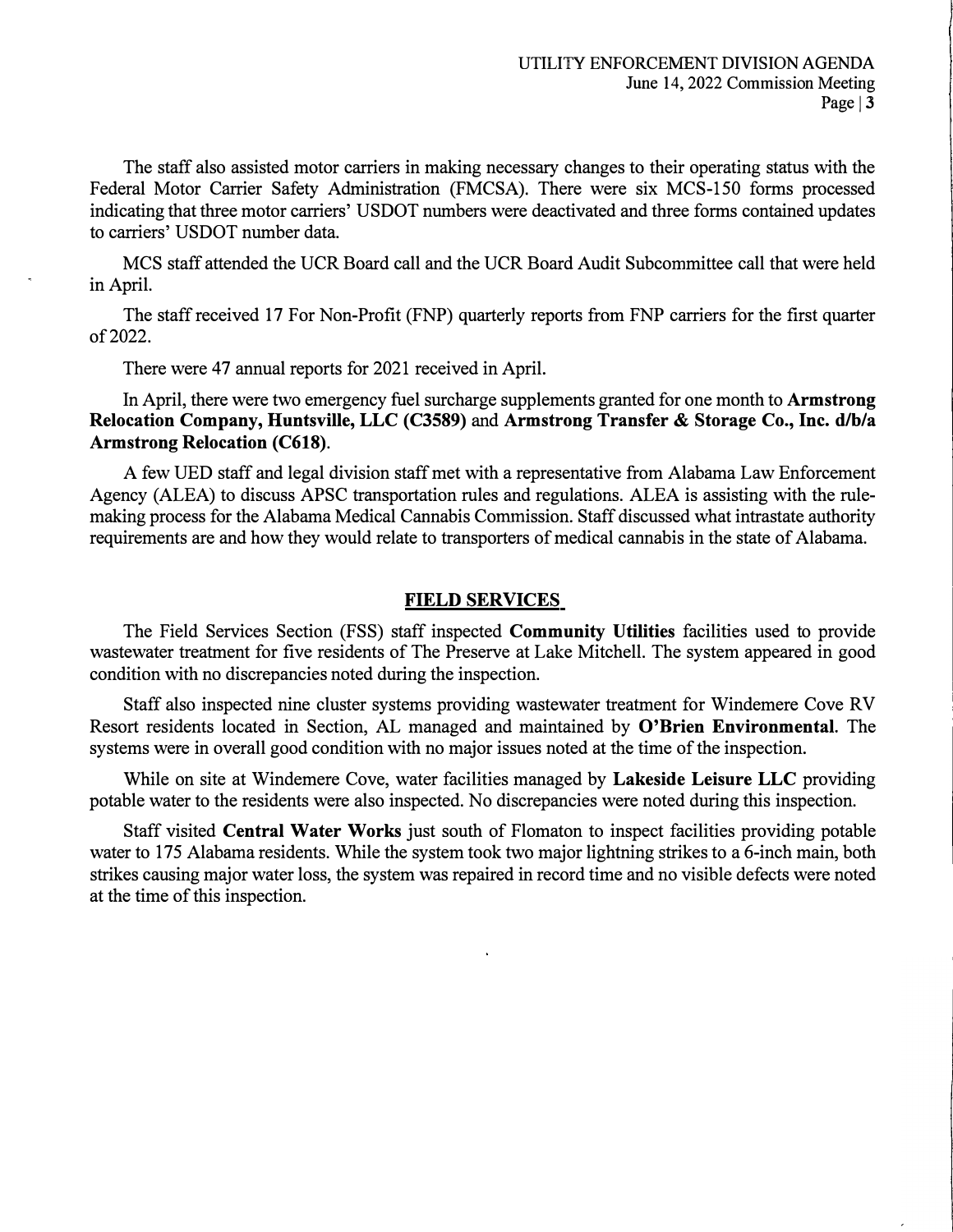

**PUBLIC SERVICE COMMISSION P.O. BOX 304260 MONTGOMERY, ALABAMA 36130** 

**TWINKLE ANDRESS CAVANAUGH, PRESIDENT JEREMY H. ODEN, ASSOCIATE COMMISSIONER CHRIS "CHIP" BEEKER, JR., ASSOCIATE COMMISSIONER**  **JOHN A. GARNER, EXECUTIVE DIRECTOR** 

**June 7, 2022** 

#### **MEMORANDUM**

- **TO: President Twinkle Andress Cavanaugh Commissioner Jeremy H. Oden Commissioner Chris "Chip" Beeker, Jr.**
- **FROM:**  John D. Free, Director *JDF* **Electricity Policy Division**

#### **SUBJECT: Agenda - June 14, 2022 Commission Meeting**

The Electricity Policy Division will present the following items at the June 14, 2022 Commission Meeting.

#### **ELECTRICITY**

#### **ALABAMA POWER COMPANY**

**Dockets** 18117 Division Report on Rate RSE and Rate ECR as of March 31, 2022

> and The Electricity Policy Division performed the regular monthly examination

> 18416; 18148 of the books and records of Alabama Power Company. Included **in** the table below are selected financial highlights concerning Rate RSE and Rate ECR. In addition, the Division's computations and determination of the December 2022 Weighted Return on Average Retail Common Equity (WRRCE), actualized through March 2022, can be found on page 2 of this report.

**12 Months Ending DECEMBER 31, 2022** 

> **6.34% WRRCE**

**Rate RSE Forecast II Rate ECR Summary** 

**Energy Cost Over/(Under) Recovered for MARCH 2022** 

**(\$1,528,936)** 

*\*The authorized Weighted Return on Average Retail Common Equity Range is 5.75%- 6.15%.*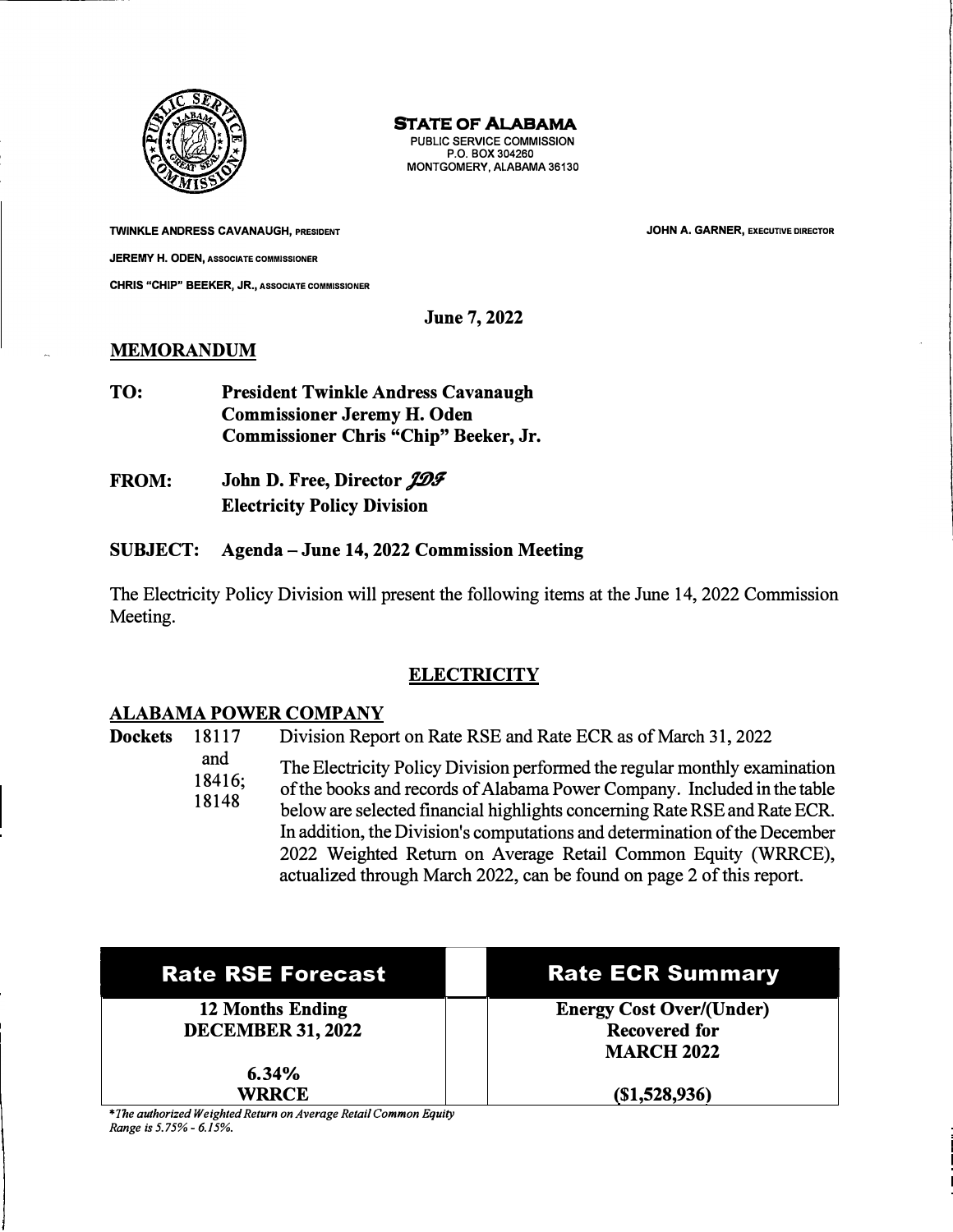# ELECTRICITY POLICY DIVISION **Alabama Power Company Weighted Return on Average Retail Common Equity Calculation**

**Forecast - 12 Months Ending December 31, 2022** 

| Common Equity as of March 31, 2022                                |                  | \$11,445,519,501 |
|-------------------------------------------------------------------|------------------|------------------|
| Add Budgeted Net Income:                                          |                  |                  |
| April through December 2022                                       | \$983,985,572    |                  |
| <b>Add Budgeted Capital Contributions:</b>                        |                  |                  |
| April through December 2022                                       | \$54,560,727     |                  |
| Add Other Adjustments:                                            |                  |                  |
| April through December 2022                                       | \$0              | \$1,038,546,298  |
| Deduct Budgeted Stock Dividends:                                  |                  |                  |
| April through December 2022                                       | \$803,931,259    | \$803,931,259    |
| Projected Common Equity for December 31, 2022                     |                  | \$11,680,134,540 |
| Projected Average Common Equity                                   |                  |                  |
| For the 12 Months Ending December 31, 2022                        |                  | \$11,458,309,114 |
| Projected Retail Investment Separation Factor                     |                  | 95.06%           |
| Projected Average Retail Common Equity                            |                  |                  |
| For the 12 Months Ending December 31, 2022                        | \$10,892,268,644 |                  |
| Projected Retail Net Income                                       |                  |                  |
| For the 12 Months Ending December 31, 2022                        |                  | \$1,302,565,188  |
| Projected Common Equity Percentage of Capital Structure           |                  |                  |
| For the 12 Months Ending December 31, 2022                        |                  | 53.00%           |
| Projected Weighted Return on Average Retail Common Equity (WRRCE) |                  |                  |
| For the 12 Months Ending December 31, 2022                        |                  | 6.34%            |

The Common Equity as of March 31, 2022 (Actual) was adjusted using net income, payment of Common Stock and Preferred Stock dividends, Capital Contributions, and Other Adjustments from the Company's 2022 budget. The average common equity is a 12-month average using actual and budgeted data. The average retail common equity (RCE) was calculated using the retail separation factor of 95.06%. The retail net income (RNI) for average common equity and the common equity percentage ( CEP) were calculated by using actual data for the three months ended March 31, 2022, and then adding nine months of budget data for April through December 2022. The Other Adjustments, if any, are the result of the Company adopting FASB Statement 123 (R), which requires the reporting of stock option expenses.

The Forecast is subject to change due to uncertainties associated with weather, customer usage patterns and economic conditions across the state.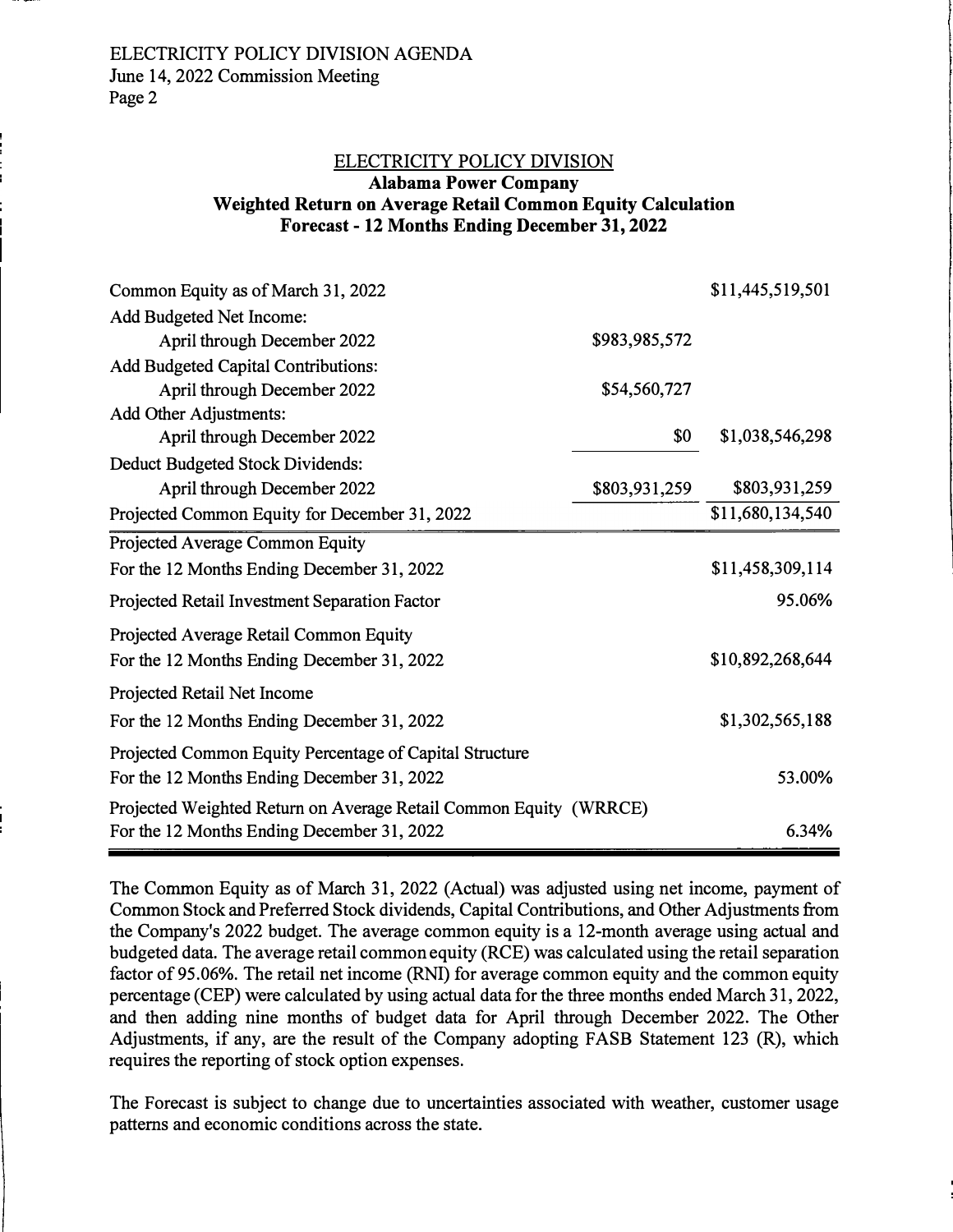ELECTRICITY POLICY DIVISION AGENDA June 14, 2022 Commission Meeting Page 3

#### **ALABAMA MUNICIPAL ELECTRIC AUTHORITY**

**Docket** U-3013 On May 31, 2022, the Alabama Municipal Electric Authority ("the Authority"), filed with the Alabama Public Service Commission ("the Commission") a Limited Assignment Agreement ("the Assignment Agreement"). The Assignment Agreement provides for the assignment of certain rights and obligations under the Amended and Restated Power Supply Agreement between the Authority and Alabama Power Company.

> The Limited Assignment Agreement will facilitate contracts that the Authority is expected to enter into with financial institutions in order to effectively pre-pay for portions of the energy to be purchased by the Authority under the Amended and Restated Power Supply Agreement in such manner as will result in power supply expense savings for the Authority.

**Recommendation:** Approval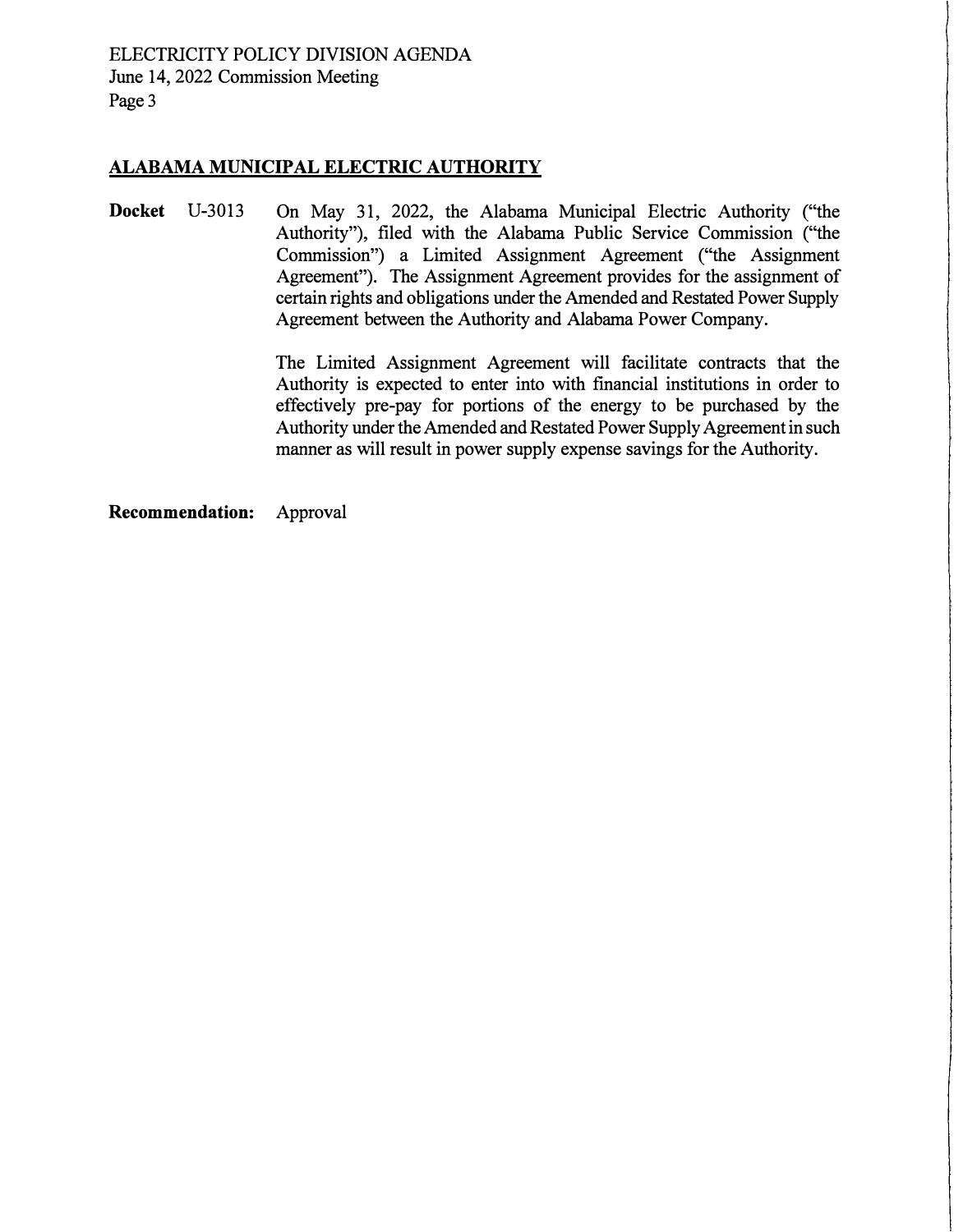

**ALABAMA PUBLIC SERVICE COMMISSION P.O. BOX 304260 MONTGOMERY, ALABAMA 36130-4260** 

**TWINKLE ANDRESS CAVANAUGH, PRESIDENT JEREMY H. ODEN, ASSOCIATECOMM ISSIONER CHRIS "CHIP" BEEKER, JR., ASSOCIATE COMMISSIONER**  **JOHN A. GARNER, EXECUTIVE DIRECTOR** 

#### MEMORANDUM

DATE: June 7, 2022

- TO: Commission President Twinkle Andress Cavanaugh Commissioner Jeremy H. Oden Commissioner Chris "Chip" Beeker, Jr. Division Directors
- FROM: Legal Division
- SUBJ ECT: Agenda June 14, 2022 Commission Meeting

The Legal Division will present the following at the June 14, 2022 Commission Meeting:

**DOCKET 33244** (Y) - Application of Pink Zebra Moving, LLC, of Vestavia, Alabama, for a Certificate to transport household goods.

**Recommend:** Grant certificate and approval of tariff

**DOCKET C-20303** (Y) - Petition of Coffee Auto Repair, LLC, of New Brockton, Alabama, for approval of cargo self-insurance.

**Recommend:** Approval

**DOCKET C-20248** (Y) - Petition of McCord Transportation LLC, of Albertville, Alabama, for reinstatement of Motor Carrier Certificate F5274 which was revoked due to Petitioner's failure to maintain proper proof of liability and cargo msurance coverage.

**Recommend:** Grant/Reinstatement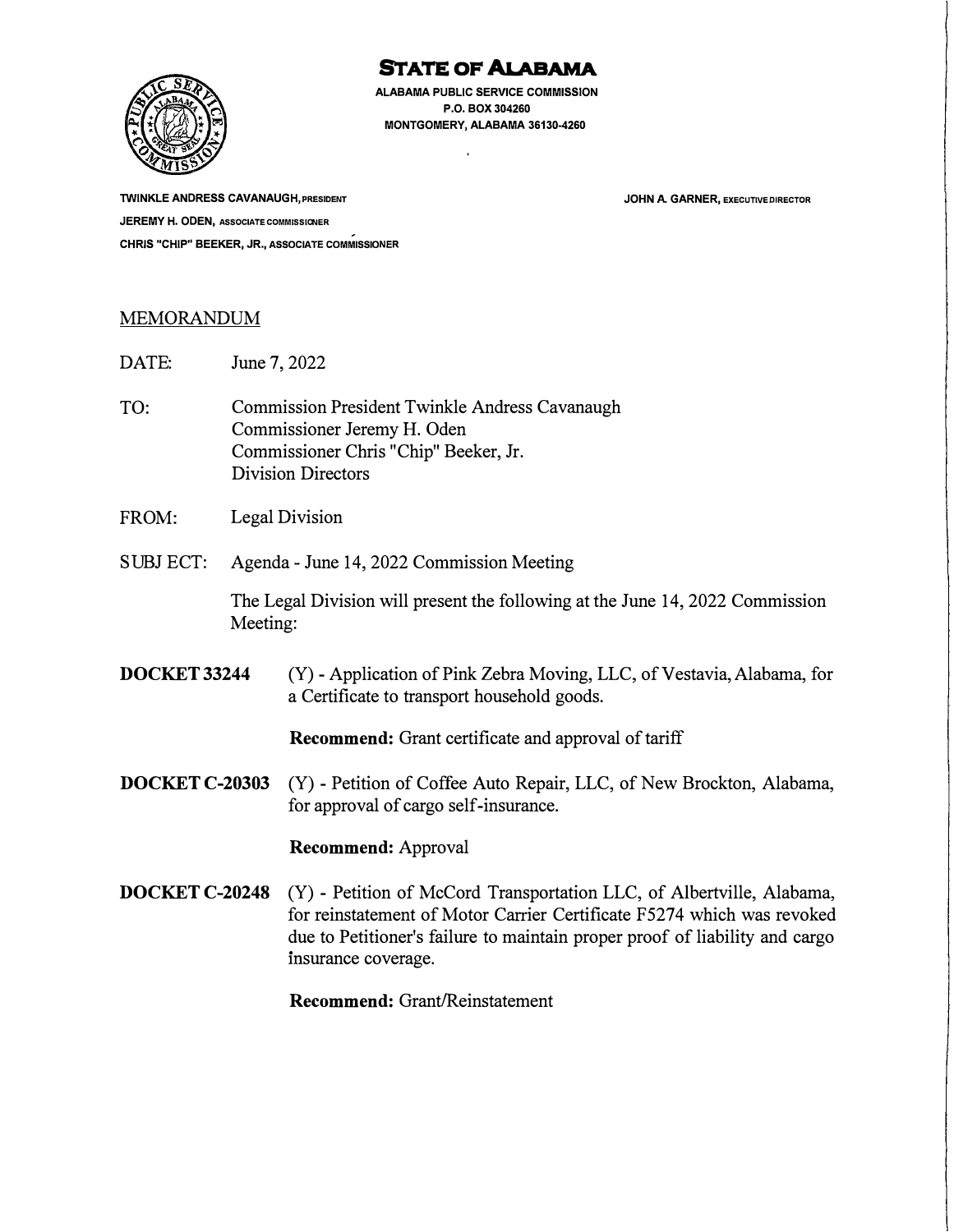LEGAL DIVISION AGENDA

June 14, 2022 Commission Meeting June 7, 2022 *PAGE-/f2* 

**DOCKET C-20282** (Y) - Petition of Edward Blackmon d/b/a Blackmon Transportation Service, of Birmingham, Alabama, for reinstatement of Motor Carrier Certificate F2647 which was revoked due to Petitioner's failure to maintain proper proof of liability and cargo insurance coverage.

**Recommend:** Grant/Reinstatement

**DOCKET C-20255** (Y) - Petition of PowerMoves, LLC, of Huntsville, Alabama, for reinstatement of Motor Carrier Certificate 4105 which was revoked due to Petitioner's failure to maintain proper proof of cargo insurance coverage.

**Recommend:** Grant/Reinstatement

**DOCKET 33203**  (Y) - Johnny McDowell Sr. d/b/a Skinners Transportation Service, of Northport, Alabama, for an extension of time to make the required filings.

> **Recommend:** Grant additional 60 days to allow applicant to make the required filings.

**DOCKET 32869; 32942**  (Y) - Motor Carrier Certificate 4088 and FNP A-93 held by My Kiddie Cab, LLC ("My Kiddie Cab"), of Madison, Alabama, was suspended by Commission Order dated April 12, 2021, for a period of one year. My Kiddie Cab has failed to notify the Commission of its intent to recommence operations or relinquish Motor Carrier Certificates 4088 and FNP A-93 despite a request by Commission staff to do so.

**Recommend:** Cancellation on 30-days' notice

**DOCKET 26788**  (Y) - Petition of J.R.'s Trucking, Inc., of Brewton, Alabama, for cancellation of Motor Carrier Certificate F1600.

**Recommend:** Grant cancellation as requested

**DOCKET C-20278** (B) - Petition of Harry's Excavating & Septic Tank, Inc., of Cottondale, Alabama, for reinstatement of Motor Carrier Certificate F4965 which was revoked due to Petitioner's failure to maintain proper proof of liability and cargo insurance coverage.

**Recommend:** Grant/Reinstatement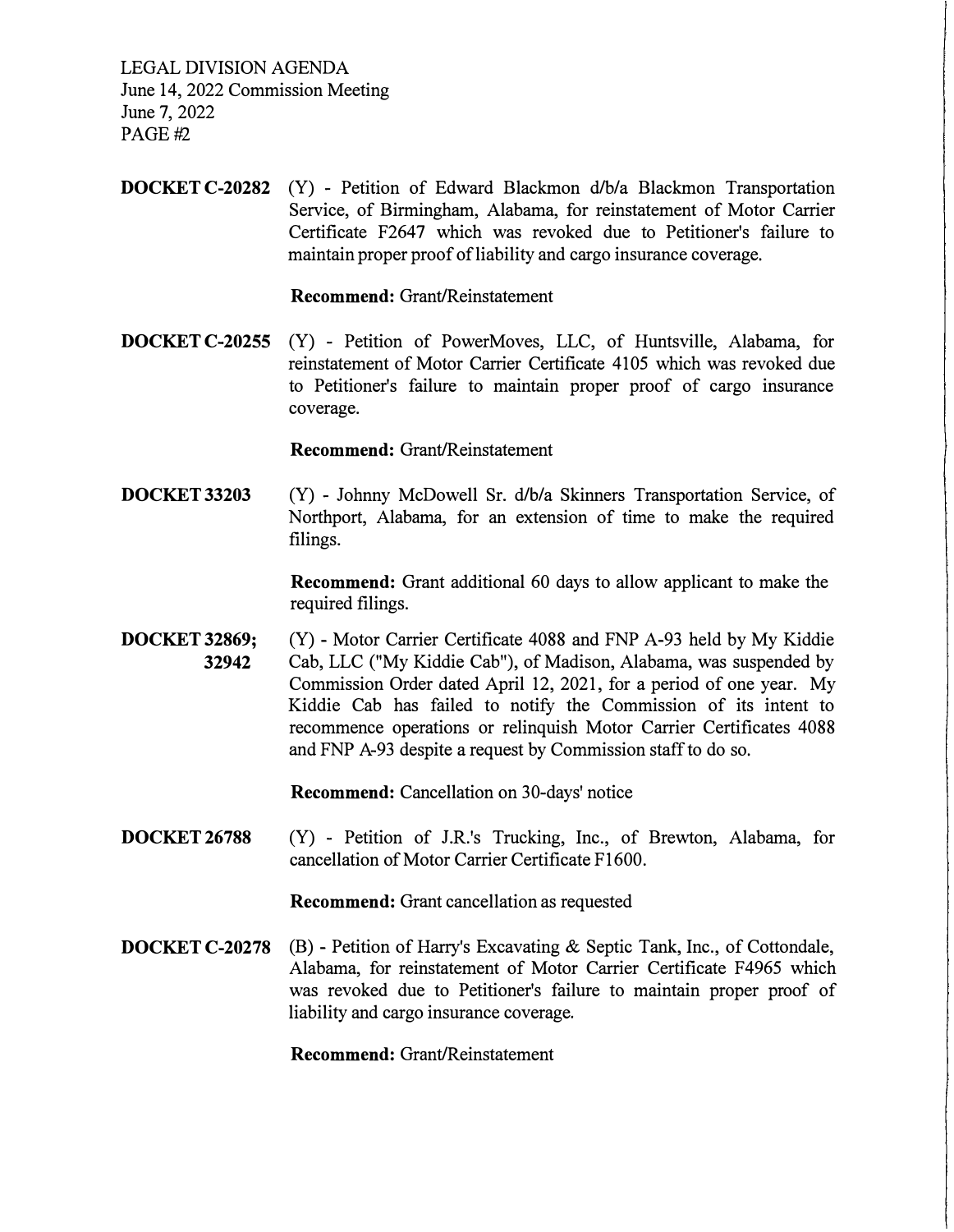LEGAL DIVISION AGENDA June 14, 2022 Commission Meeting June 7, 2022 PAGE#3

**DOCKET 32669**  (B) - Motor carrier application of Oxford Emergency Medical Services, Inc. d/b/a Oxford Emergency Medical Services ("Oxford Emergency Medical Services"), of Oxford, Alabama, for a certificate to transport passengers. The application has been set for hearing on three separate occasions but postponed upon request of the Applicant. No further correspondence has been received and Oxford Emergency Medical Services has not contacted the Commission.

**Recommend:** Dismissal of application

**DOCKET 33231**  (B) - Alabama Public Service Commission ("APSC") v. Delinquent Companies. Show cause proceeding established to address the failure of numerous entities to pay Inspection and Supervision fees for FY2021 despite numerous notices. A show cause hearing was held on May 10, 2022 in this matter to give those entities an opportunity to appear and show cause why their respective certificates of public convenience and necessity should not be revoked for their failure to pay the required fees.

> **Recommend:** Issuance of an order revoking certificates of the entities that have not paid the required Inspection and Supervision fees and did not appear at the May 10, 2022 show cause hearing. Said entities may achieve reinstatement upon payment of \$100 for each month the required fees are delinquent. Further recommend that all entities that have now paid the Inspection and Supervision fees be dismissed from this proceeding.

**DOCKET 33228**  (B) - Application of ExteNet Asset Entity, LLC, of Lisle, Illinois, for a Certificate to provide telecommunications service in the State of Alabama. A hearing was held on April 23, 2022, in which Commission Staff participated.

**Recommend:** Grant